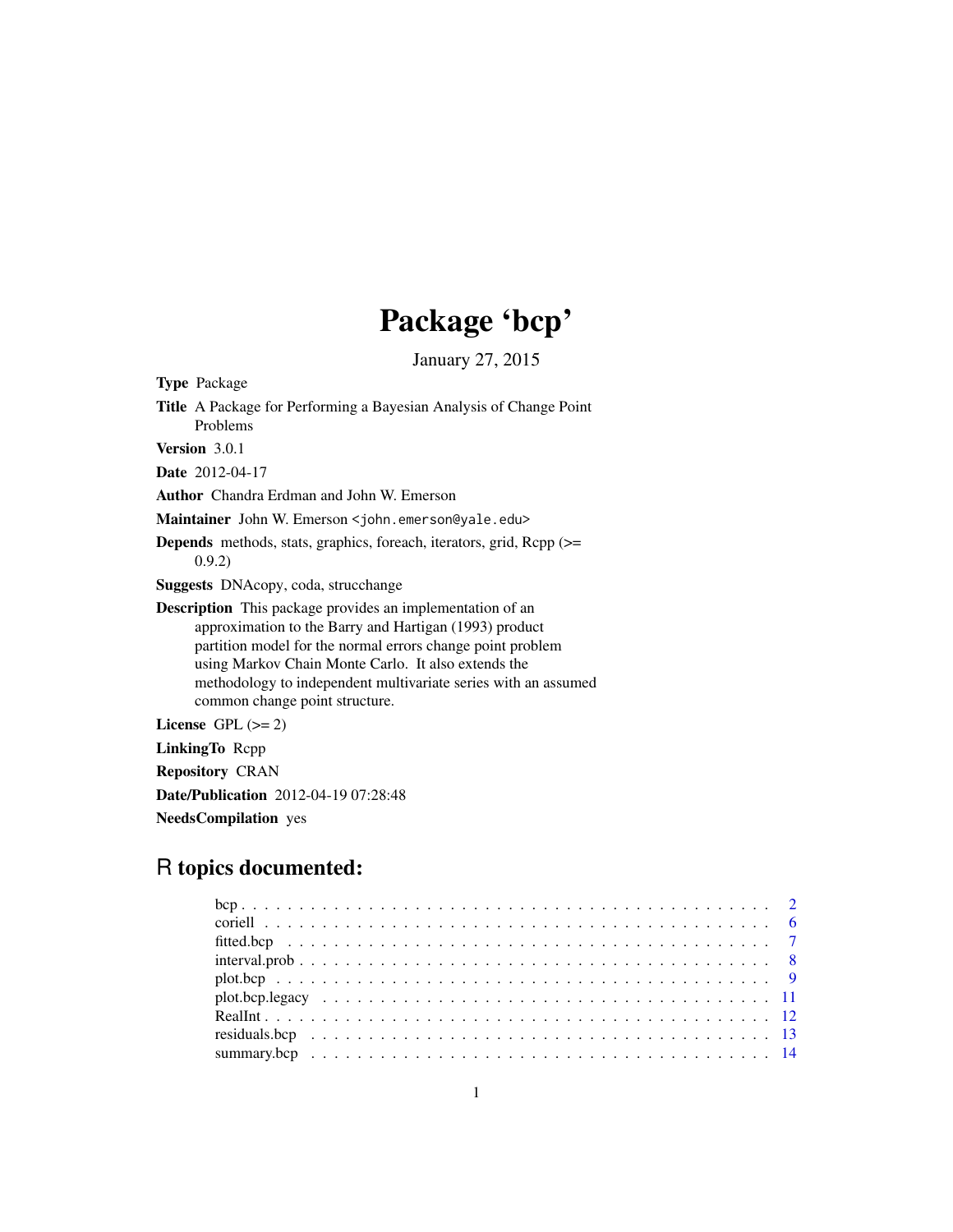#### <span id="page-1-0"></span>**Index** the contract of the contract of the contract of the contract of the contract of the contract of the contract of the contract of the contract of the contract of the contract of the contract of the contract of the co

<span id="page-1-1"></span>bcp *A Package for Performing a Bayesian Analysis of Change Point Problems*

## Description

bcp() implements an approximation to the Barry and Hartigan (1993) product partition model for the normal errors change point problem using Markov Chain Monte Carlo; it also offers an extension of the model to the multivariate case. This algorithm is used when there exists an unknown partition of a sequence, or sequences, into contiguous blocks such that the mean is constant within each block. In the multivariate case, means are constant within each block of each sequence, but may differ across sequences within a given block. Conditional on the partition, the model assumes that observations are independent, identically distributed normal, with constant means within blocks and constant variance throughout each sequence. The original methodology is extended to allow multivariate analysis; when multivariate series are available, a common change point structure is assumed, but series may have different means within a block.

#### Usage

 $bcp(x, w0 = 0.2, p0 = 0.2, burnin = 50, mcmc = 500,$ return.mcmc = FALSE)

#### Arguments

| x           | a vector or matrix of numerical data (with no missing values). For the multivari-<br>ate change point problems, each column corresponds to a series.                                                                                        |
|-------------|---------------------------------------------------------------------------------------------------------------------------------------------------------------------------------------------------------------------------------------------|
| w0          | an optional numeric value for the prior, $U(0, w0)$ , on the signal-to-noise ratio. If<br>no value is specified, the default value of 0.2 is used, as recommended by Barry<br>and Hartigan (1993).                                          |
| p0          | an optional numeric value for the prior, $U(0, p0)$ , on the probability of a change<br>point at each location in the sequence. If no value is specified, the default value<br>of 0.2 is used, as recommended by Barry and Hartigan (1993). |
| burnin      | the number of burnin iterations.                                                                                                                                                                                                            |
| mcmc        | the number of iterations after burnin.                                                                                                                                                                                                      |
| return.mcmc | if return.mcmc=TRUE the posterior means and the partitions after each iteration<br>are returned.                                                                                                                                            |

#### Details

This algorithm is used when there exists an unknown partition of a sequence, or sequences, into contiguous blocks such that the mean is constant within each block (and each block of each sequence in the multivariate case). The primary result is an estimate of the posterior mean (or its distribution if return.mcmc is TRUE) at every location. Unlike a frequentist or algorithmic approach to the problem, these estimates will not be constant within regions, and no single partition is identified as best. Estimates of the probability of a change point at any given location are provided, however.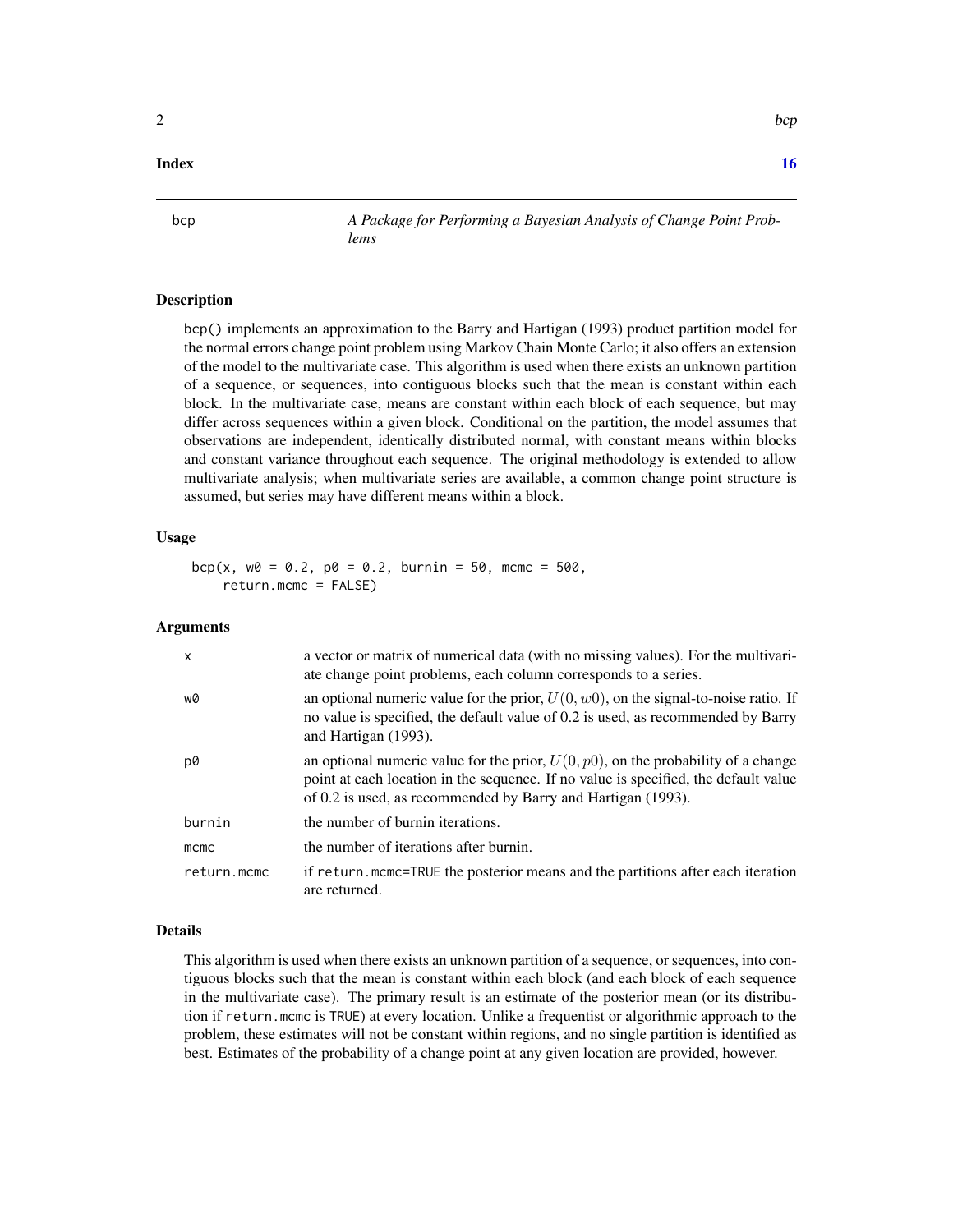<span id="page-2-0"></span>The user may set .Random.seed to control the MCMC iterations.

The functions [summary.bcp](#page-13-1), [print.bcp](#page-13-2), and [plot.bcp](#page-8-1) are used to obtain summaries of the results; [legacyplot](#page-10-1) is included from package versions prior to 3.0.0 and will only work for univariate change point analyses.

If there is a registered parallel backend (probably via doSNOW, doMC, or doMPI) then parallel Markov chains will be run on the available resources. There is communication overhead as well as the overhead associated with burning in each chain.

A special note is needed about the values returned and possible parallel computation. First, blocks contains a count of the number of blocks in the partition at any given iteration of the MCMC procedure. Similarly, mcmc.means and mcmc.rhos contain information on the means and current change point locations for any iteration. In the univariate case, when mcmc.return=TRUE, the burnins (or multiple sets of burnins if run in parallel) are collected at the beginning of the matrix of results, followed by blocks of the mcmc results. So, for example, positions 1:burnin contain the burnins from the first worker. And if there are k workers, then positions k\*burnin+1 through k\*burnin+mcmc/k, roughly, will contain the results of the first chain (ideally mcmc should be divisible by k). As a result, convergence diagnostics (for example, the heidel.diag() function of the coda package) should be applied to parallel bcp objects with care. In the multivariate case, the burnins and subsequent mcmc iteration results are separated into lists for convenience.

#### Value

bcp() returns a list containing the following components:

| data           | a copy of the data.                                                                                                        |
|----------------|----------------------------------------------------------------------------------------------------------------------------|
| return.mcmc    | TRUE or FALSE as specified by the user; see the arguments, above.                                                          |
| mcmc.means     | if return.mcmc=TRUE, mcmc.means contains the means for each iteration con-<br>ditional on the state of the partition.      |
| mcmc.rhos      | if return.mcmc=TRUE, mcmc.rhos contains the partitions after each iteration. A<br>value of 1 indicates the end of a block. |
| blocks         | a vector of the number of blocks after each iteration.                                                                     |
|                | posterior mean a vector or matrix of the estimated posterior means.                                                        |
| posterior.var  | a vector or matrix of the estimated posterior variances.                                                                   |
| posterior.prob | a vector of the estimated posterior probabilities of changes at each location.                                             |
| burnin         | the number of burnin iterations.                                                                                           |
| mcmc           | the number of iterations after burnin.                                                                                     |
| w0             | see the arguments, above.                                                                                                  |
| p0             | see the arguments, above.                                                                                                  |

#### **Note**

Versions < 2.0 are quadratic in speed, and perform the default 550 iterations in approximately 0.75 seconds for a sequence of length 100. Versions  $\geq$  2.0 are linear in speed and partition a sequence of length 10,000 in approximately 45 seconds (compared with 45 minutes for versions < 2.0). These times were computed on a PC with Windows XP, a Pentium D Processor (2.99 GHz) and 3.50GB of RAM. Versions  $\lt$  2.2.0 used NetWorkSpaces for optional parallel mcmc. Versions  $\gt$  = 2.2.0 replace this with the more flexible and friendly package foreach. Multivariate analysis is supported in versions  $\geq$  3.0.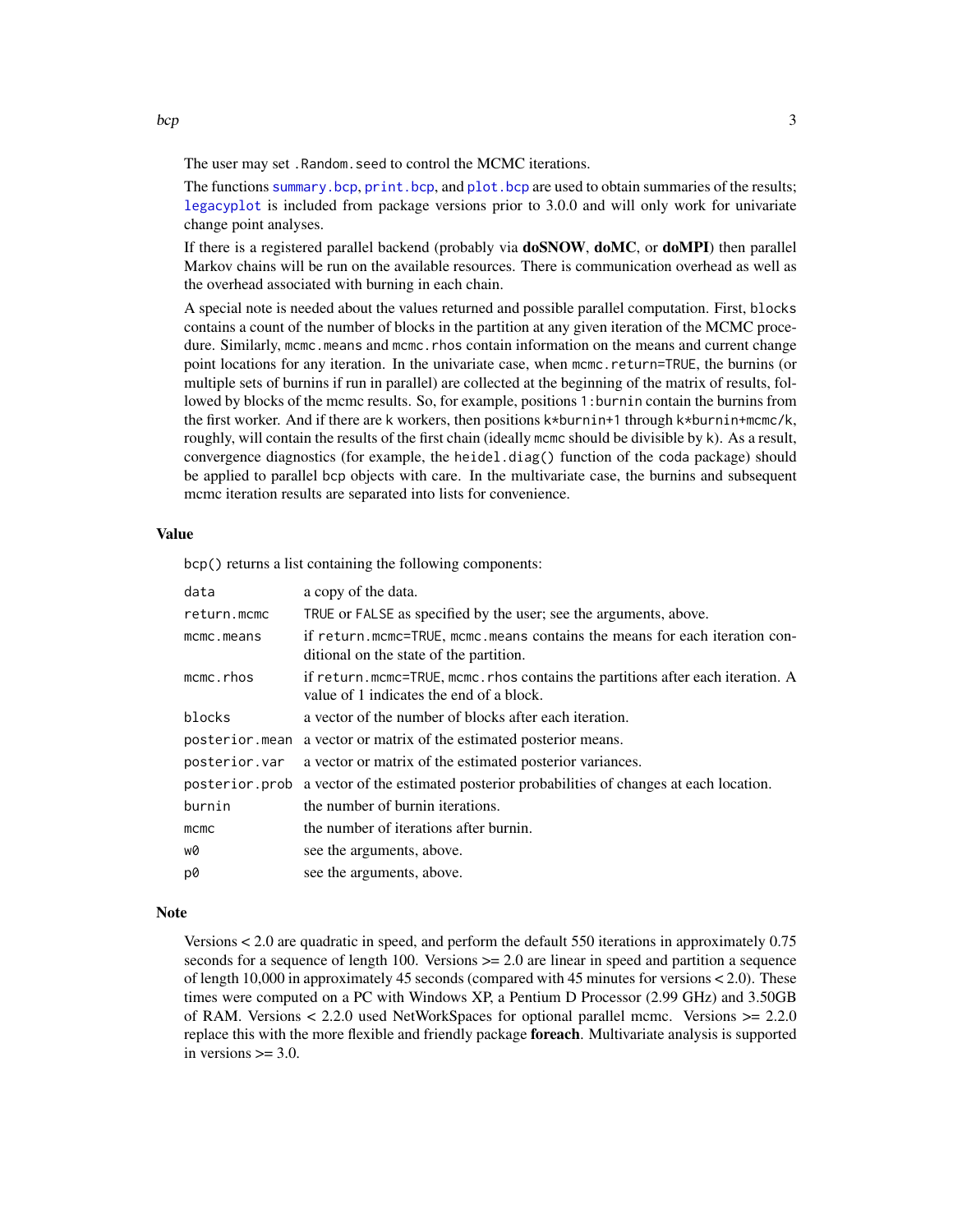#### <span id="page-3-0"></span>Author(s)

Chandra Erdman and John W. Emerson

Maintainer: John W. Emerson <john.emerson@yale.edu>

#### References

J. Bai and P. Perron (2003), Computation and Analysis of Multiple Structural Change Models, *Journal of Applied Econometrics*, 18, 1-22. [http://qed.econ.queensu.ca/jae/2003-v18.1/](http://qed.econ.queensu.ca/jae/2003-v18.1/bai-perron/) [bai-perron/](http://qed.econ.queensu.ca/jae/2003-v18.1/bai-perron/).

Daniel Barry and J. A. Hartigan (1993), A Bayesian Analysis for Change Point Problems, *Journal of The American Statistical Association*, 88, 309-19.

Chandra Erdman and John W. Emerson (2008), A Fast Bayesian Change Point Analysis for the Segmentation of Microarray Data, *Bioinformatics*, 24(19), 2143–2148. [http://bioinformatics.](http://bioinformatics.oxfordjournals.org/cgi/content/abstract/btn404) [oxfordjournals.org/cgi/content/abstract/btn404](http://bioinformatics.oxfordjournals.org/cgi/content/abstract/btn404).

Chandra Erdman and John W. Emerson (2007), bcp: An R Package for Performing a Bayesian Analysis of Change Point Problems. *Journal of Statistical Software*, 23(3), 1–13. [http://www.](http://www.jstatsoft.org/v23/i03/) [jstatsoft.org/v23/i03/](http://www.jstatsoft.org/v23/i03/).

A. B. Olshen, E. S. Venkatraman, R. Lucito, M. Wigler (2004), Circular binary segmentation for the analysis of array-based DNA copy number data, *Biostatistics*, 5, 557-572. [http://www.](http://www.bioconductor.org/repository/release1.5/package/html/DNAcopy.html) [bioconductor.org/repository/release1.5/package/html/DNAcopy.html](http://www.bioconductor.org/repository/release1.5/package/html/DNAcopy.html).

Snijders *et al.* (2001), Assembly of microarrays for genome-wide measurement of DNA copy number, *Nature Genetics*, 29, 263-264.

Achim Zeileis, Friedrich Leisch, Kurt Hornik, Christian Kleiber (2002), strucchange: An R Package for Testing for Structural Change in Linear Regression Models, *Journal of Statistical Software*, 7(2), 1–38. <http://www.jstatsoft.org/v07/i02/>.

## See Also

[plot.bcp](#page-8-1), [summary.bcp](#page-13-1), and [print.bcp](#page-13-2) for summaries of the results.

```
##### A random sample from a few normal distributions #####
testdata <- c(rnorm(50), rnorm(50, 5, 1), rnorm(50))
bcp.0 <- bcp(testdata)
plot.bcp(bcp.0)
legacyplot(bcp.0)
```

```
##### Coriell chromosome 11 #####
data(coriell)
chrom11 <- as.vector(na.omit(coriell$Coriell.05296[coriell$Chromosome==11]))
bcp.11 \leq bcp(chrom11)
plot.bcp(bcp.11)
```

```
## Not run:
 ##### An example using foreach for parallel MCMC; note that
  ##### you must register a parallel backend using doSNOW, doMC,
```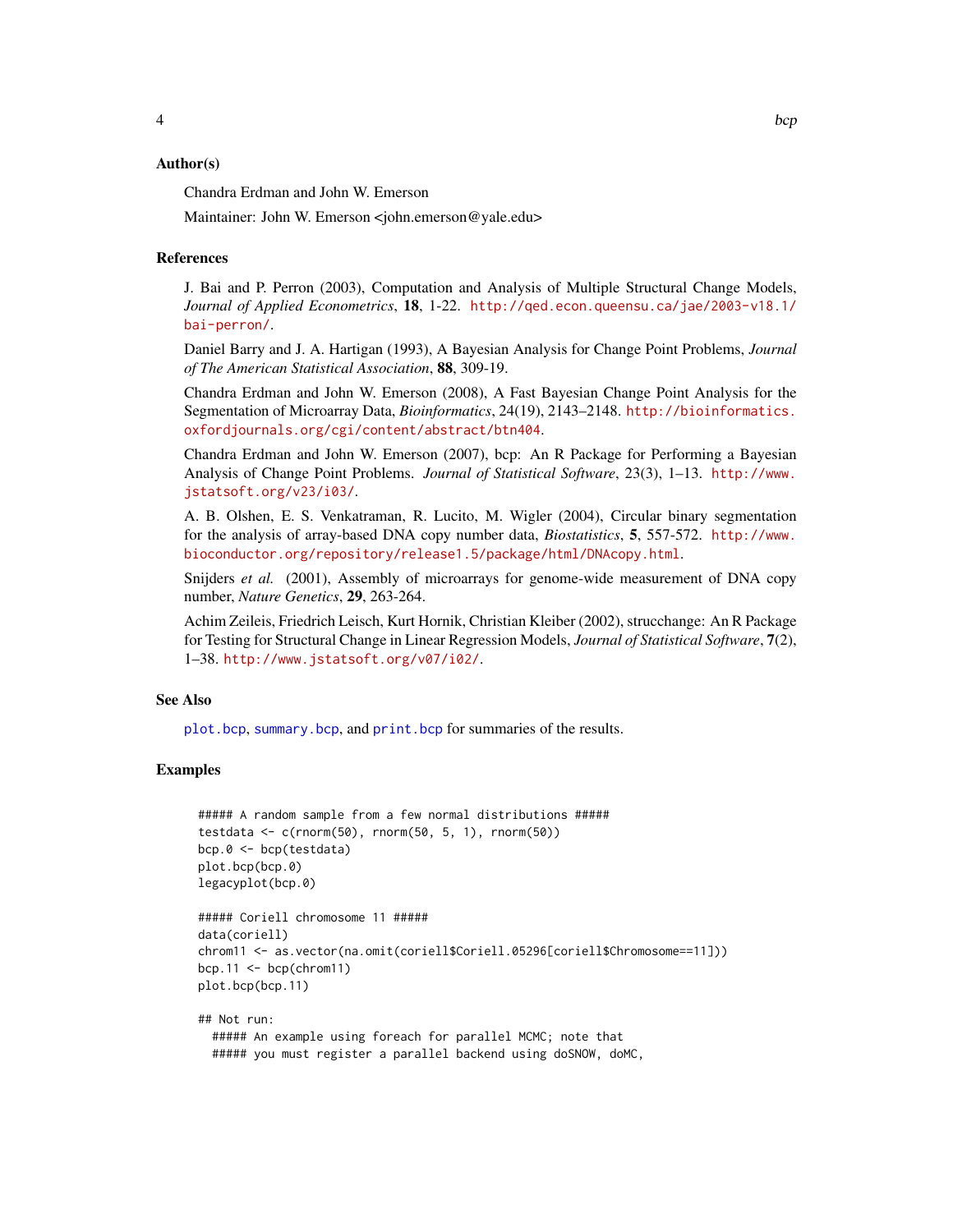```
bcp 5
```
 $rho[bp] < -1$ 

b.num<-1 + c(0,cumsum(rho[1:(length(rho)-1)]))

```
##### or doMPI. This example would use doSNOW.
   library(doSNOW)
   cl <- makeCluster(3, type="SOCK")
   registerDoSNOW(cl)
   # This probably takes around 3.5 seconds:
   system.time(bcp.par <- bcp(chrom11, mcmc=20000))
   stopCluster(cl)
   # This sequential run is slower:
   registerDoSEQ() # The default behavior
   system.time(bcp.seq <- bcp(chrom11, mcmc=20000))
## End(Not run)
 # To see bcp and Circular Binary Segmentation results, using
 # base graphics (see plot.bcp.legacy for more examples):
 if(require("DNAcopy")) {
   n <- length(chrom11)
   cbs \leq segment(CNA(chrom11, rep(1, n), 1:n), verbose = 0)
   cbs.ests <- rep(unlist(cbs$output[6]), unlist(cbs$output[5]))
   op <- par(mfrow=c(2,1),col.lab="black",col.main="black")
   op2 <- par(mar=c(0,4,4,2),xaxt="n", cex.axis=0.75)
   plot(1:n, bcp.11$data, col="grey", pch=20, xlab="Location",
         ylab="Posterior Mean",
        main="Posterior Means and Probabilities of a Change")
   lines(cbs.ests, col="red")
   lines(bcp.11$posterior.mean, lwd=2)
   par(op2)
   op3 <- par(mar=c(5,4,0,2), xaxt="s", cex.axis=0.75)
   plot(1:n, bcp.11$posterior.prob, type="l", ylim=c(0,1),
        xlab="Location", ylab="Posterior Probability", main="")
   for (i in 1:(dim(cbs$output)[1]-1)) {
     abline(v=cbs$output$loc.end[i], col="red")
   }
   par(op3)
   par(op)
 } else {
       cat("DNAcopy is not loaded")
 }
 ##### RealInt #####
 data("RealInt")
 bcp.ri <- bcp(as.vector(RealInt))
 plot.bcp(bcp.ri)
 # To see bcp and Bai and Perron results:
 if (require("strucchange")) {
   bp \leq breakpoints(RealInt \sim 1, h = 2)$breakpoints
   rho <- rep(0, length(RealInt))
```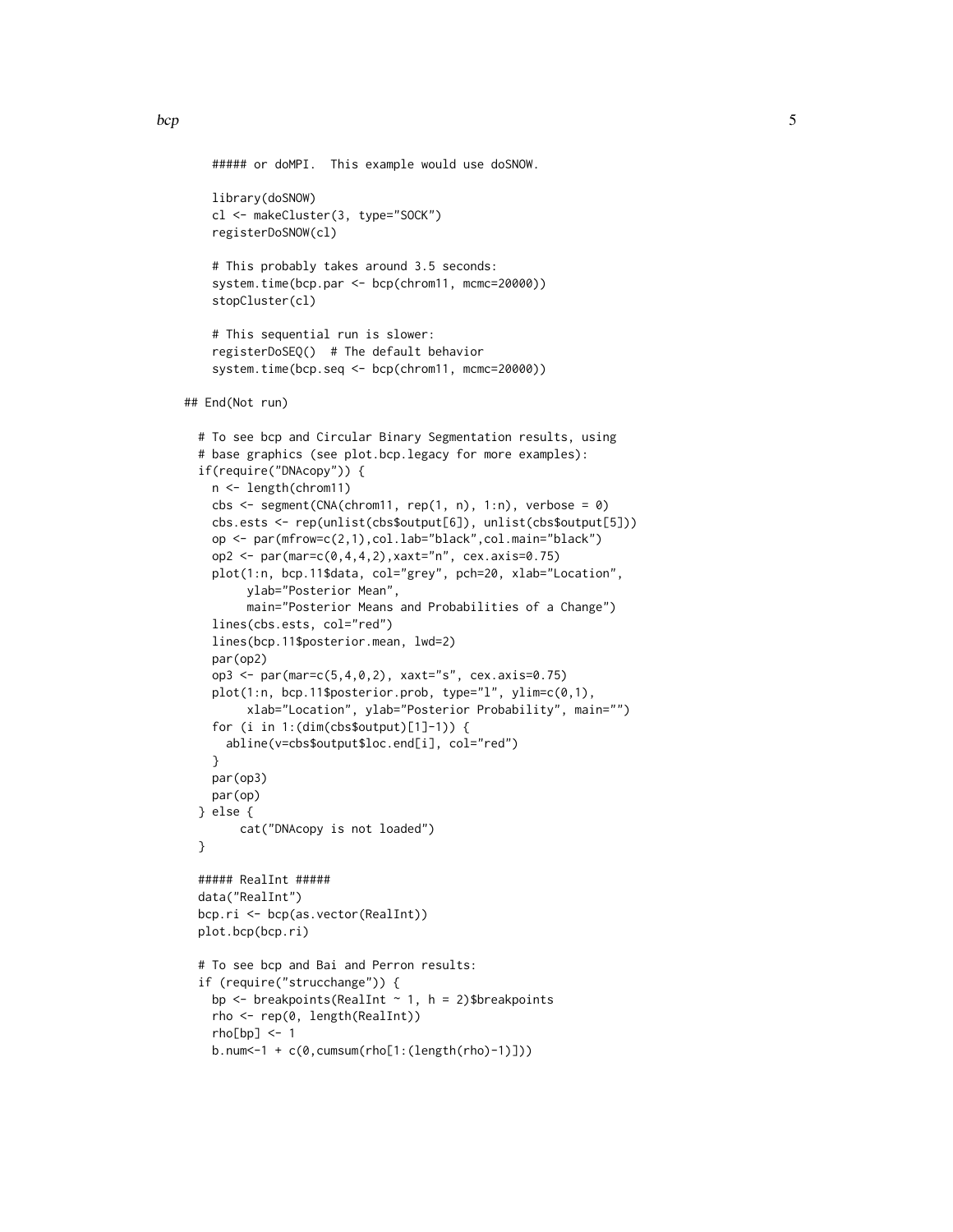```
bp.mean <- unlist(lapply(split(RealInt,b.num),mean))
  bp.ri <- rep(0,length(RealInt))
  for (i in 1:length(bp.ri)) bp.ri[i] <- bp.mean[b.num[i]]
  xax <- seq(1961, 1987, length=103)
  op <- par(mfrow=c(2,1),col.lab="black",col.main="black")
  op2 <- par(mar=c(0,4,4,2), xaxt="n", cex.axis=0.75)
  plot(1:length(bcp.ri$data), bcp.ri$data, col="grey", pch=20,
       xlab="", ylab="Posterior Mean", main="U.S. Ex-Post Interest Rate")
  lines(bcp.ri$posterior.mean, lwd=2)
  lines(bp.ri, col="blue")
  par(op2)
  op3 <- par(mar=c(5,4,0,2), xaxt="s", cex.axis=0.75)
  plot(xax, bcp.ri$posterior.prob, yaxt="n", type="l", ylim=c(0,1),
       xlab="Year", ylab="Posterior Probability", main="")
  for (i in 1:length(bp.ri)) abline(v=xax[bp[i]], col="blue")
  axis(2, yaxp=c(0, 0.9, 3))
  par(op3)
  par(op)
} else {
  cat("strucchange is not loaded")
}
##### A multivariate example #####
testdata <- cbind( c(rnorm(50), rnorm(50, -5, 1), rnorm(50)),
                   c(rnorm(50), rnorm(50, 10.8, 1), rnorm(50, -3, 1)) )
bcp.0 <- bcp(testdata)
plot.bcp(bcp.0)
plot.bcp(bcp.0, separated=TRUE)
```
coriell *Array CGH data set of Coriell cell lines*

#### Description

These are two data array CGH studies of Corriel cell lines taken from the reference below.

#### Usage

```
data(coriell)
```
#### Format

A data frame containing five variables: first is clone name, second is clone chromosome, third is clone position, fourth and fifth are log2ratio for two cell lines.

## Source

[htp://www.nature.com/ng/journal/v29/n3/suppinfo/ng754\\_S1.html](htp://www.nature.com/ng/journal/v29/n3/suppinfo/ng754_S1.html)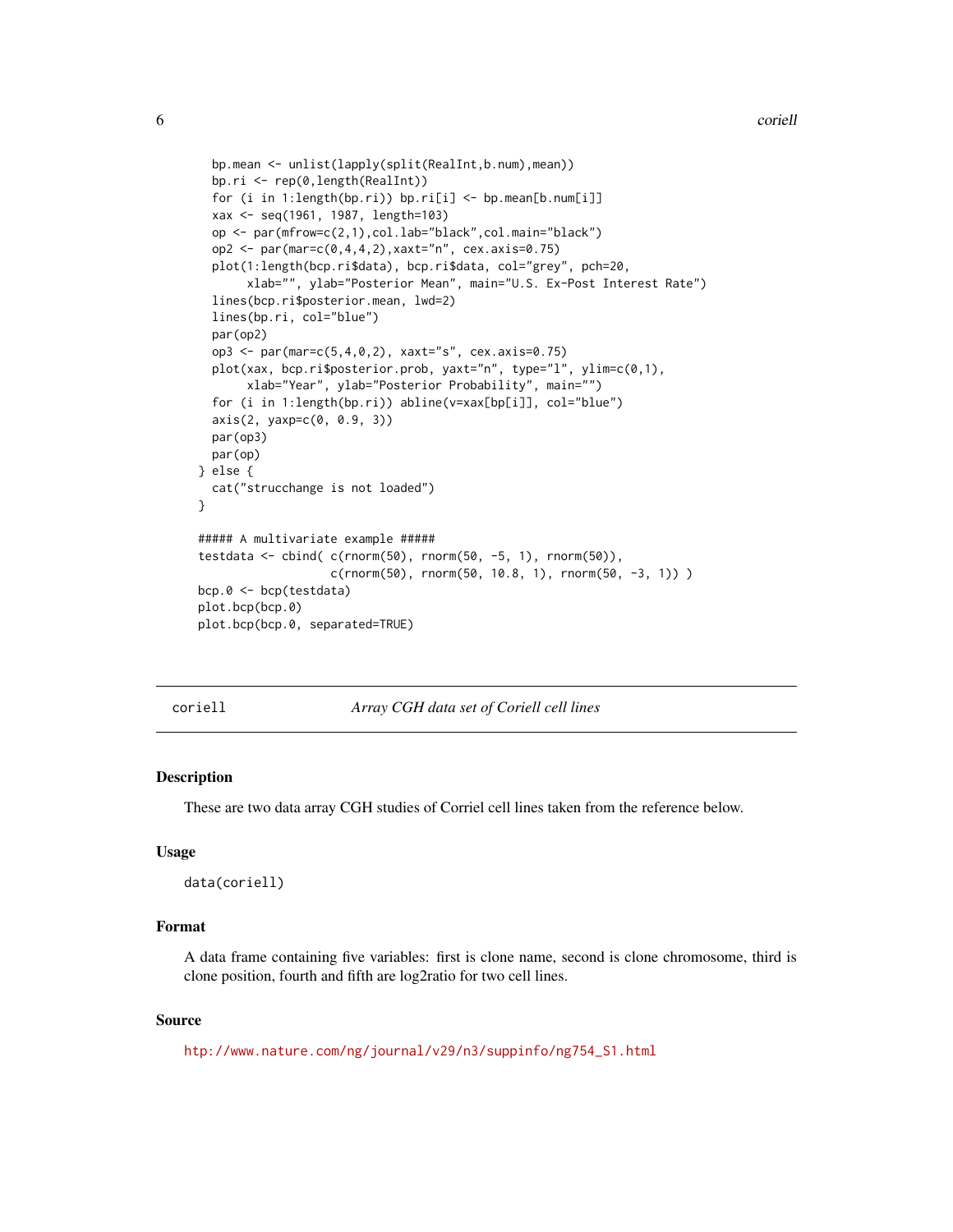#### <span id="page-6-0"></span>fitted.bcp 7

#### References

Olshen, A. B., Venkatraman, E. S., Lucito, R., Wigler, M. (2004), Circular binary segmentation for the analysis of array-based DNA copy number data, *Biostatistics*, 5, 557-572. url: [http://www.](http://www.bioconductor.org/repository/release1.5/package/html/DNAcopy.html) [bioconductor.org/repository/release1.5/package/html/DNAcopy.html](http://www.bioconductor.org/repository/release1.5/package/html/DNAcopy.html).

Snijders *et al.* (2001), Assembly of microarrays for genome-wide measurement of DNA copy number, *Nature Genetics*, 29, 263-264.

```
##### Coriell chromosome 11 #####
data(coriell)
chrom11 <- na.omit(coriell$Coriell.05296[coriell$Chromosome==11])
n <- length(chrom11)
bcp.11 <- bcp(chrom11[1:n])
plot.bcp(bcp.11)
##### Coriell chromosome 11 #####
data(coriell)
chrom11 <- as.vector(na.omit(coriell$Coriell.05296[coriell$Chromosome==11]))
bcp.11 \leq bcp(chrom11)
plot.bcp(bcp.11)
# To see bcp and Circular Binary Segmentation results:
if (require("DNAcopy")) {
  n <- length(chrom11)
  cbs \leq segment(CNA(chrom11, rep(1, n), 1:n), verbose = 0)
  cbs.ests <- rep(unlist(cbs$output[6]), unlist(cbs$output[5]))
  op <- par(mfrow=c(2,1),col.lab="black",col.main="black")
  op2 <- par(mar=c(0,4,4,2),xaxt="n", cex.axis=0.75)
  plot(1:n, bcp.11$data, col="grey", pch=20, xlab="Location",
       ylab="Posterior Mean",
      main="Posterior Means and Probabilities of a Change")
  lines(cbs.ests, col="red")
  lines(bcp.11$posterior.mean, lwd=2)
  par(op2)
  op3 <- par(mar=c(5,4,0,2), xaxt="s", cex.axis=0.75)
  plot(1:n, bcp.11$posterior.prob, type="l", ylim=c(0,1),
       xlab="Location", ylab="Posterior Probability", main="")
  for (i in 1:(dim(cbs$output)[1]-1)) {
    abline(v=cbs$output$loc.end[i], col="red")
  }
  par(op3)
  par(op)
} else {
  cat("DNAcopy is not loaded")
}
```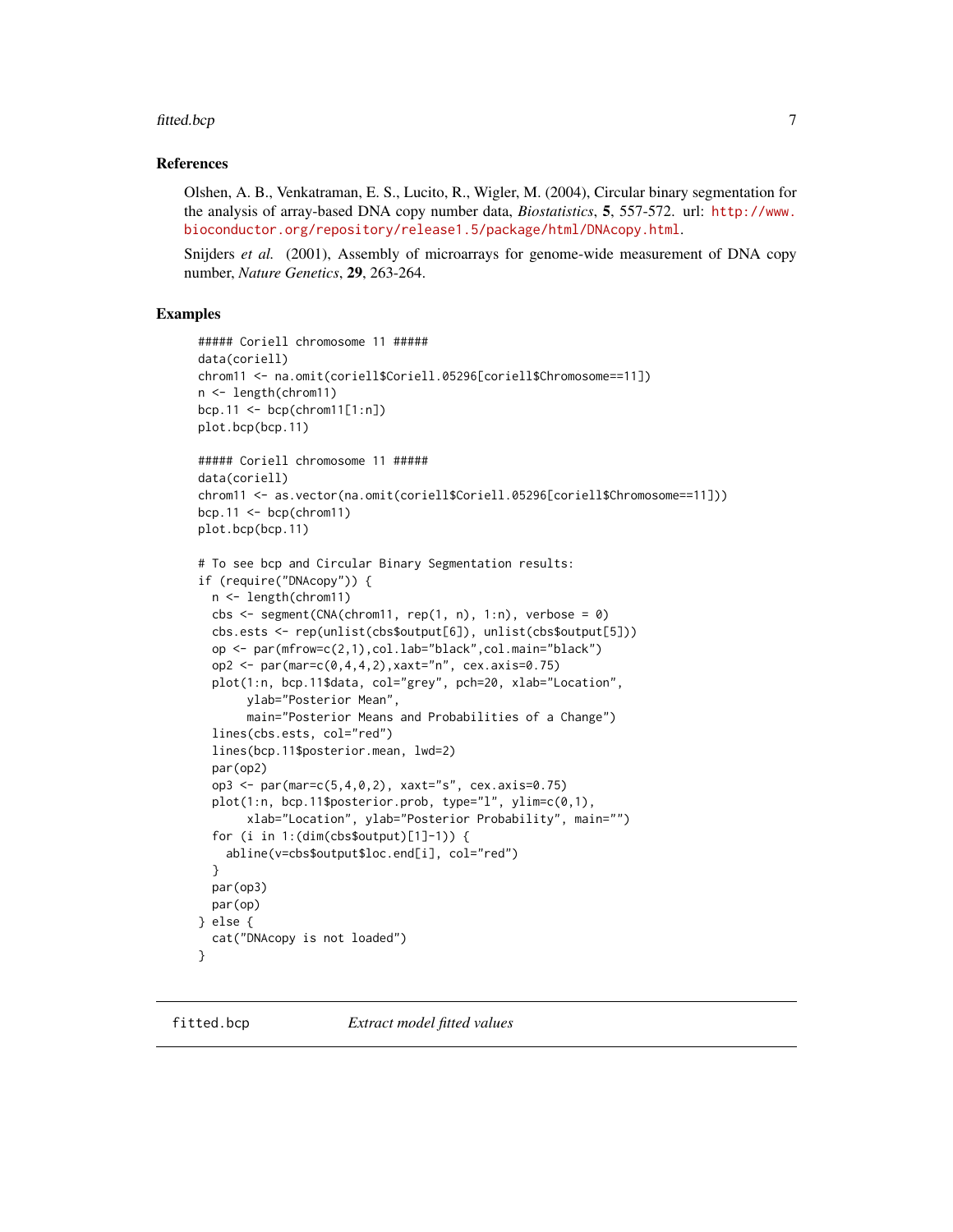## Description

fitted method for class bcp.

#### Usage

```
## S3 method for class 'bcp'
fitted(object, ...)
```
#### Arguments

| object                  | the result of a call to $bcp()$ . |
|-------------------------|-----------------------------------|
| $\cdot$ $\cdot$ $\cdot$ | additional arguments.             |

## Value

Fitted values extracted from the bcp object.

#### Author(s)

Chandra Erdman and John W. Emerson

## See Also

[plot.bcp](#page-8-1), [summary.bcp](#page-13-1), and [print.bcp](#page-13-2) for summaries of the results.

#### Examples

```
##### A random sample from a few normal distributions #####
testdata <- c(rnorm(50), rnorm(50, 5, 1), rnorm(50))
bcp.0 <- bcp(testdata)
plot.bcp(bcp.0)
fitted.bcp(bcp.0)
```
interval.prob *Estimate the probability of a change point in a specified interval.*

## Description

The function interval.prob() estimates the probability of at least one change point in the specified interval; it may only be used when return.mcmc=TRUE.

## Usage

```
interval.prob(object, start, end)
```
<span id="page-7-0"></span>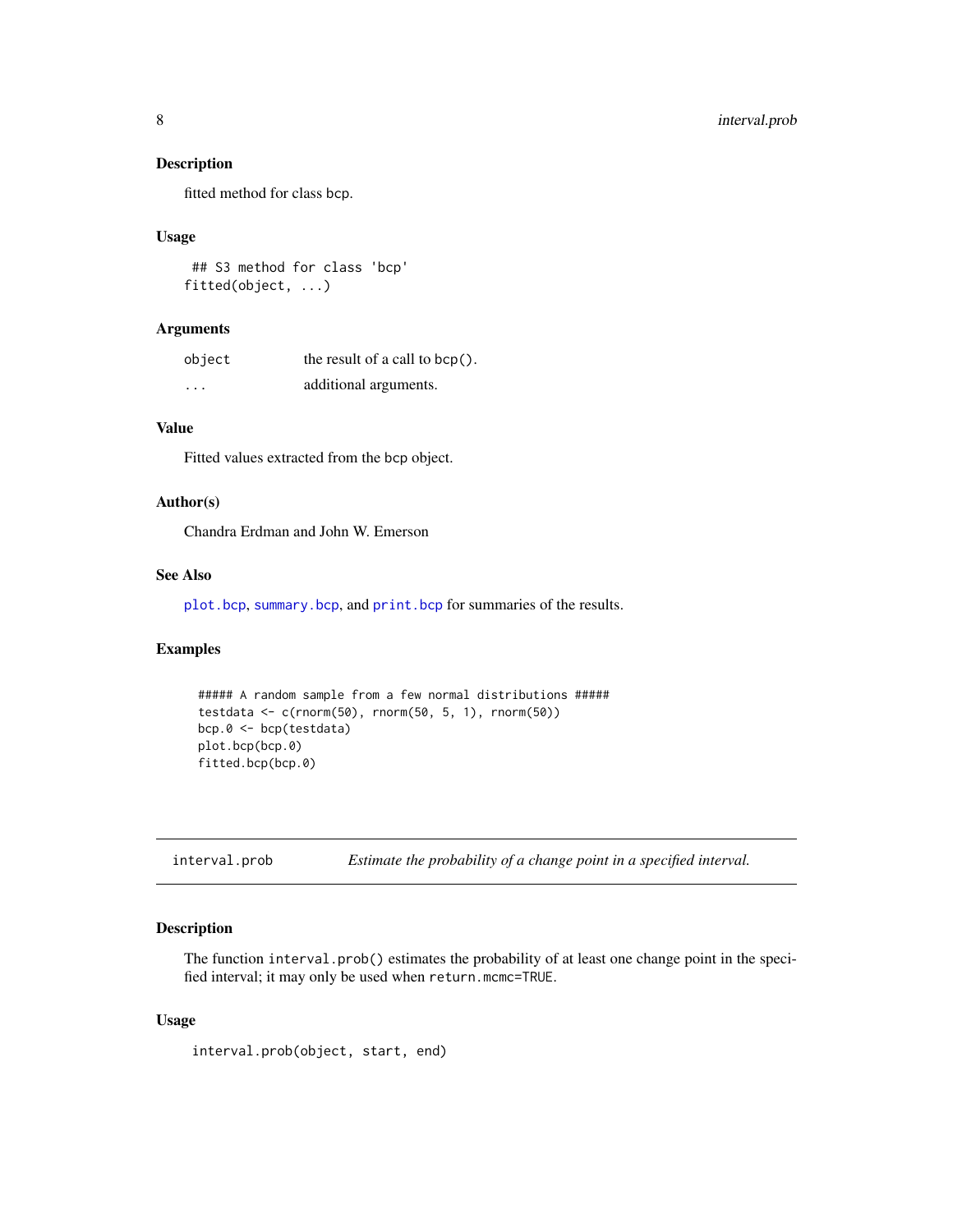#### <span id="page-8-0"></span>plot.bcp 99 and 2012 12:00 plot.bcp 99 and 2012 12:00 plot.bcp 99 and 2012 12:00 plot.bcp 99 and 2013 12:00 plot.bcp

## Arguments

| object | the result of a call to $bcp()$ .   |
|--------|-------------------------------------|
| start  | the starting index of the interval. |
| end    | the ending index of the interval.   |

## Details

The function returns an estimate of the posterior probability of at least one change point in the specified interval.

#### Note

return.mcmc must be TRUE

## Author(s)

Chandra Erdman and John W. Emerson

#### See Also

[bcp](#page-1-1) and [plot.bcp](#page-8-1).

## Examples

```
##### A random sample from a few normal distributions #####
testdata <- c(rnorm(50), rnorm(50, 5, 1), rnorm(50))
bcp.0 <- bcp(testdata, return.mcmc=TRUE)
plot.bcp(bcp.0)
interval.prob(bcp.0, 45, 55)
```
<span id="page-8-1"></span>plot.bcp *Plotting Bayesian change point results*

## Description

plot.bcp() produces summary plots of the results of bcp().

## Usage

```
## S3 method for class 'bcp'
plot(x, separated = FALSE,outer.margins = list(left=unit(4, "lines"),
     bottom=unit(3, "lines"),
     right=unit(2, "lines"),
     top=unit(2, "lines")),
```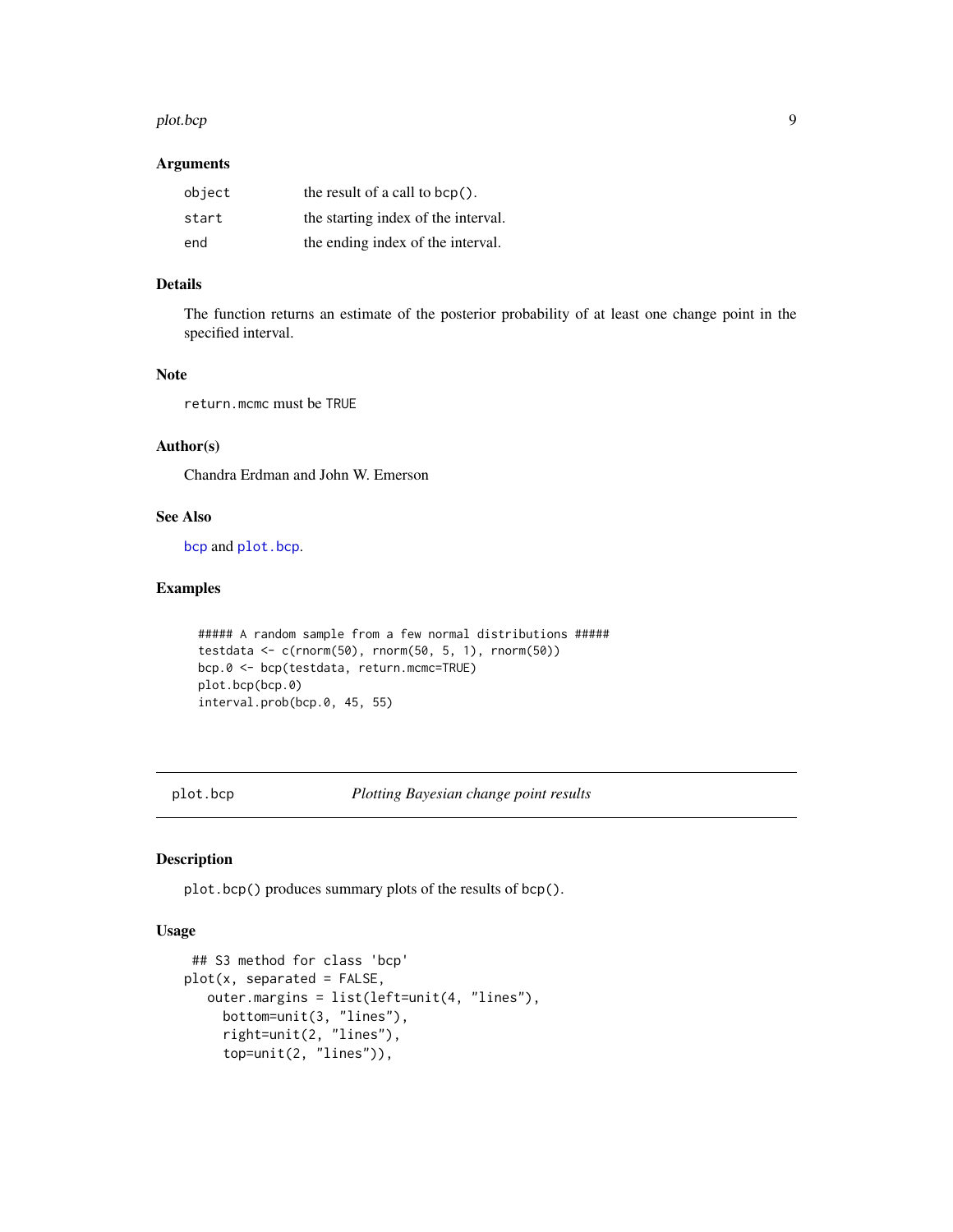```
lower.area = unit(0.33, "npc"),size.points = unit(0.25, "char"),
pch.points = 20,
colors = NULL,
main = NULL,cex.axes = list(cex.xaxis = 0.75,cex.yaxis. lower = 0.75,cex.yaxis.upper.default = 0.75,
  cex.yaxis.upper.separated = <math>0.5</math>),...)
```
## Arguments

| $\mathsf{x}$  | the result of a call to $bcp()$ .                                                                                                                                                                                                                                                                                                                                                                                                                                                                                    |
|---------------|----------------------------------------------------------------------------------------------------------------------------------------------------------------------------------------------------------------------------------------------------------------------------------------------------------------------------------------------------------------------------------------------------------------------------------------------------------------------------------------------------------------------|
| separated     | if separated=TRUE and the data is multivariate, each series is plotted separately.                                                                                                                                                                                                                                                                                                                                                                                                                                   |
| outer.margins | an optional list of units specifying the left, bottom, right and top margins. For<br>more information on units, see the documentation for grid.                                                                                                                                                                                                                                                                                                                                                                      |
| lower.area    | an optional unit specifying the proportion of the plot occupied by the posterior<br>probabilities of change points.                                                                                                                                                                                                                                                                                                                                                                                                  |
| size.points   | an optional unit specifying the size of the data points.                                                                                                                                                                                                                                                                                                                                                                                                                                                             |
| pch.points    | an optional unit specifying the style of the data points.                                                                                                                                                                                                                                                                                                                                                                                                                                                            |
| colors        | an optional vector specifying the colors in which to plot each data series.                                                                                                                                                                                                                                                                                                                                                                                                                                          |
| main          | an optional plot title. Use "" for no title.                                                                                                                                                                                                                                                                                                                                                                                                                                                                         |
| cex.axes      | an optional list specifying the sizes of the axes labels. cex. xaxis specifies the<br>size of the x-axis label, cex. yaxis. lower specifies the size of the y-axis label<br>of the posterior probability plot, cex. yaxis. upper. default specifies the size<br>of the y-axis labels of the posterior means plot when the series are displayed in<br>a single plot, and cex. yaxis. upper. separated specifies the size of the y-axis<br>labels of the posterior means plots when each series is plotted separately. |
| .             | additional arguments, ignored.                                                                                                                                                                                                                                                                                                                                                                                                                                                                                       |

## Details

plot.bcp() produces the following plots using grid graphics instead of base:

Posterior Means: location in the sequence versus the posterior means over the iterations.

Posterior Probability of a Change: location in the sequence versus the relative frequency of iterations which resulted in a change point.

## Note

The original plot method for bcp from package versions prior to 3.0.0 is available in [legacyplot](#page-10-1); this plot method uses base graphics.

## Author(s)

Chandra Erdman and John W. Emerson

<span id="page-9-0"></span>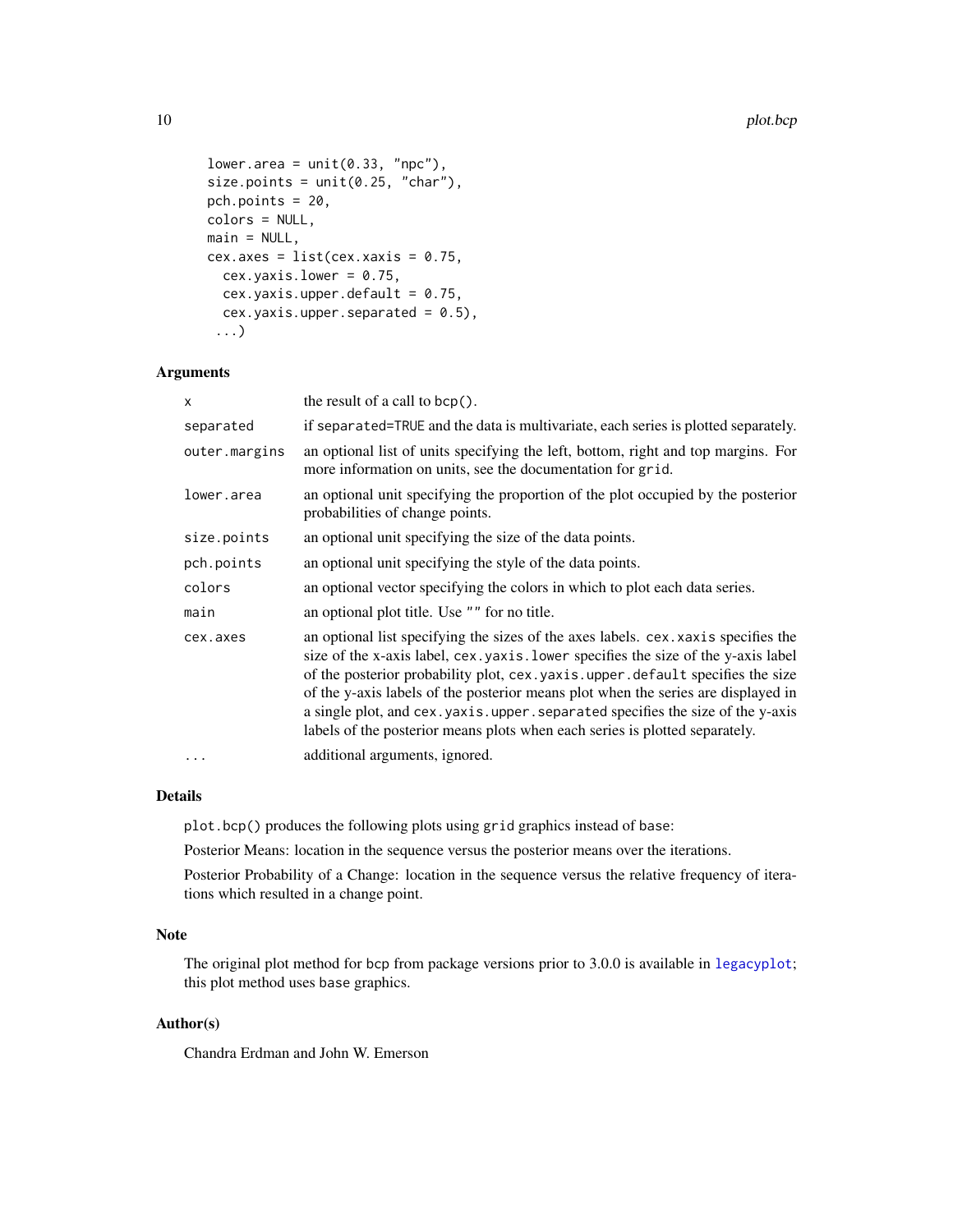## <span id="page-10-0"></span>plot.bcp.legacy 11

## See Also

[legacyplot](#page-10-1), [bcp](#page-1-1), [summary.bcp](#page-13-1), and [print.bcp](#page-13-2) for complete results and summary statistics.

## Examples

```
testdata <- cbind(c(rnorm(50), rnorm(50, -5, 1), rnorm(50)),
                   c(rnorm(50), rnorm(50, 10.8, 1), rnorm(50, -3, 1)) )
bcp.0 <- bcp(testdata)
plot.bcp(bcp.0)
plot.bcp(bcp.0, separated=TRUE)
```
plot.bcp.legacy *Plotting univariate Bayesian change point results*

#### <span id="page-10-1"></span>Description

legacyplot() produces summary plots of the results of bcp() when used for univariate analysis; it was the default method prior to package version 3.0.0.

#### Usage

legacyplot(x, ...)

#### Arguments

|          | the result of a call to $bcp()$ . |
|----------|-----------------------------------|
| $\cdots$ | additional arguments.             |

## Details

legacyplot() produces the following plots using base graphics:

Posterior Means: location in the sequence versus the posterior mean over the iterations.

Posterior Probability of a Change: location in the sequence versus the relative frequency of iterations which resulted in a change point.

#### Author(s)

Chandra Erdman and John W. Emerson

## See Also

[plot.bcp](#page-8-1), [bcp](#page-1-1), [summary.bcp](#page-13-1), and [print.bcp](#page-13-2) for complete results and summary statistics.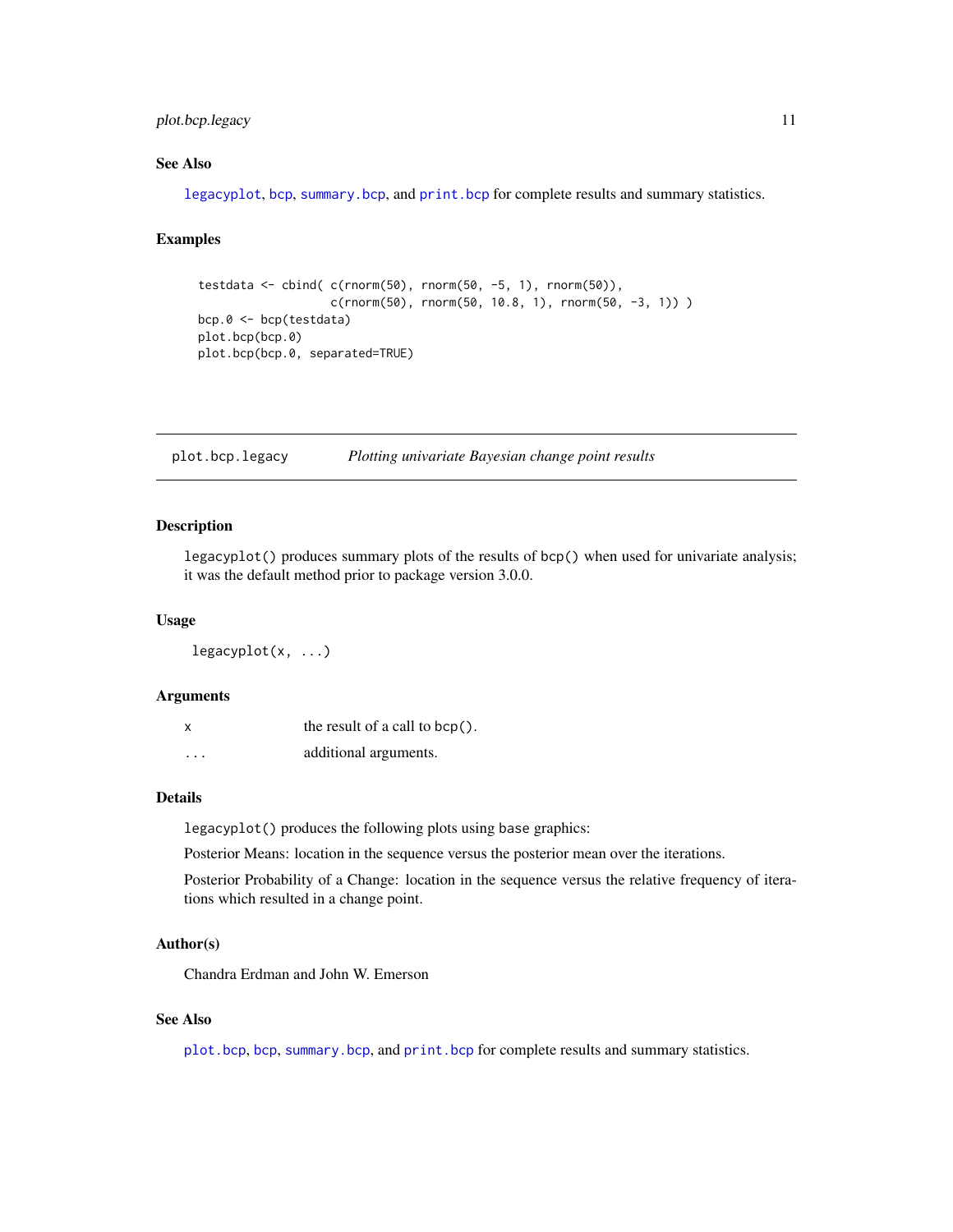## Examples

```
##### A random sample from a few normal distributions #####
testdata <- c(rnorm(50), rnorm(50, 5, 1), rnorm(50))
bcp.0 <- bcp(testdata)
legacyplot(bcp.0)
```
RealInt *US Ex-post Real Interest Rate data, 1961(1):1986(3)*

#### Description

US ex-post real interest rate: the three-month treasury bill deflated by the CPI inflation rate.

#### Usage

data("RealInt")

#### Format

A quarterly time series from 1961(1) to 1986(3).

#### Source

The data is available online in the data archive of the *Journal of Applied Econometrics*. url: [http:](http://qed.econ.queensu.ca/jae/2003-v18.1/bai-perron/) [//qed.econ.queensu.ca/jae/2003-v18.1/bai-perron/](http://qed.econ.queensu.ca/jae/2003-v18.1/bai-perron/).

## References

J. Bai and P. Perron (2003), Computation and Analysis of Multiple Structural Change Models, *Journal of Applied Econometrics*, 18, 1-22. [http://qed.econ.queensu.ca/jae/2003-v18.1/](http://qed.econ.queensu.ca/jae/2003-v18.1/bai-perron/) [bai-perron/](http://qed.econ.queensu.ca/jae/2003-v18.1/bai-perron/).

Achim Zeileis, Friedrich Leisch, Kurt Hornik, Christian Kleiber (2002), strucchange: An R Package for Testing for Structural Change in Linear Regression Models, *Journal of Statistical Software*, 7(2), 1–38. <http://www.jstatsoft.org/v07/i02/>.

```
##### RealInt #####
data("RealInt")
bcp.ri <- bcp(as.vector(RealInt))
plot.bcp(bcp.ri)
# to see bcp and Bai and Perron results run:
if (require("strucchange")) {
 bp \leq breakpoints(RealInt \sim 1, h = 2)$breakpoints
  rho <- rep(0, length(RealInt))
```
<span id="page-11-0"></span>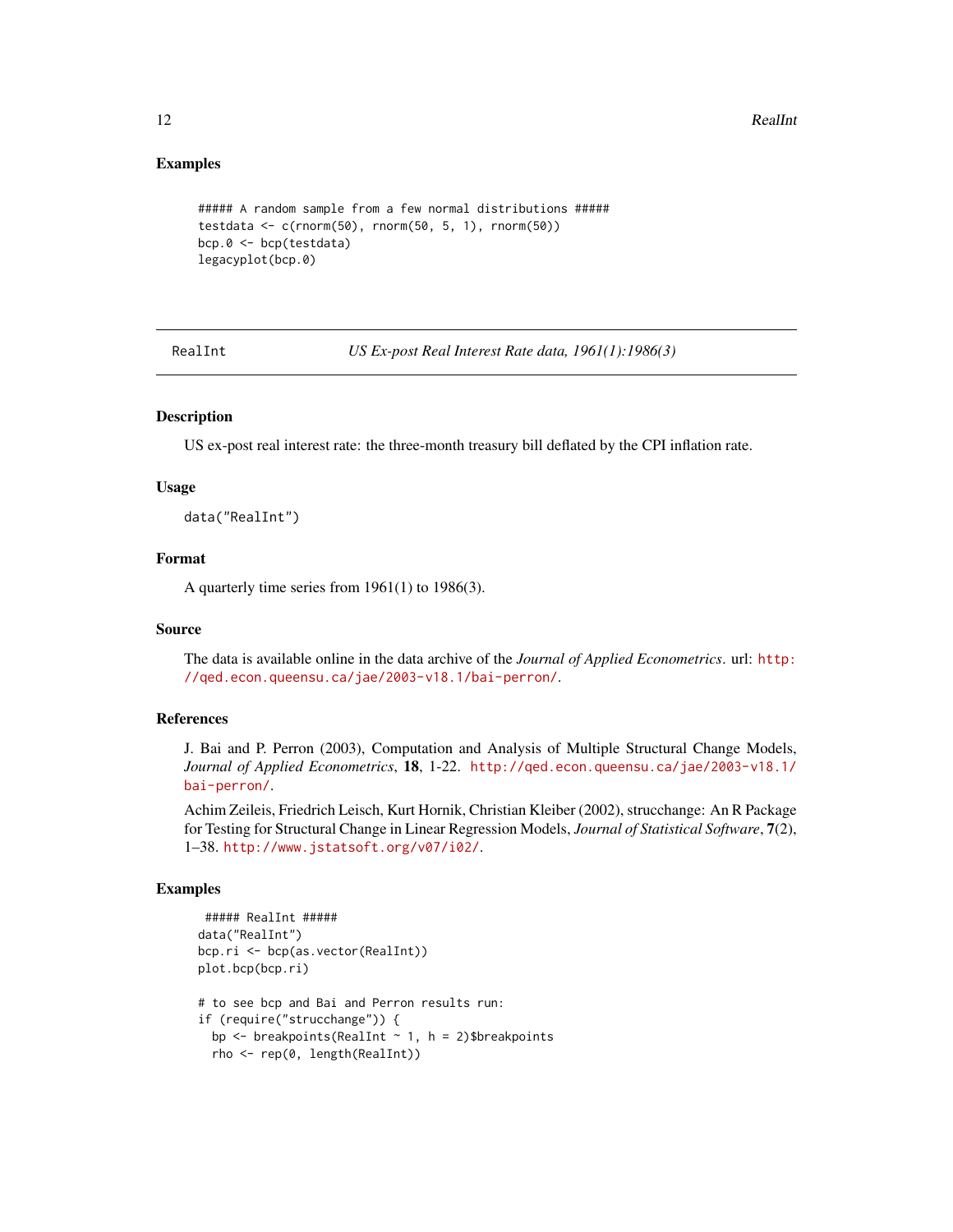## <span id="page-12-0"></span>residuals.bcp 13

```
rho[bp] <- 1
  b.num<-1 + c(0,cumsum(rho[1:(length(rho)-1)]))
  bp.mean <- unlist(lapply(split(RealInt,b.num),mean))
  bp.ri <- rep(0,length(RealInt))
  for (i in 1:length(bp.ri)) bp.ri[i] <- bp.mean[b.num[i]]
    xax <- seq(1961, 1987, length=103)
    op<-par(mfrow=c(2,1),col.lab="black",col.main="black")
    op2 <- par(mar=c(0,4,4,2), xaxt="n", cex.axis=0.75)
    plot(1:length(bcp.ri$data), bcp.ri$data, col="grey", pch=20,
      xlab="", ylab="Posterior Mean", main="U.S. Ex-Post Interest Rate")
    lines(bcp.ri$posterior.mean, lwd=2)
    lines(bp.ri, col="blue")
    par(op2)
    op3 <- par(mar=c(5,4,0,2), xaxt="s", cex.axis=0.75)
    plot(xax, bcp.ri$posterior.prob, yaxt="n", type="l", ylim=c(0,1),
      xlab="Year", ylab="Posterior Probability", main="")
    for (i in 1:length(bp.ri)) abline(v=xax[bp[i]], col="blue")
    axis(2, yaxp=c(0, 0.9, 3))
    par(op3)
    par(op)
} else {
  cat("strucchange is not loaded")
```
residuals.bcp *Extract model residuals*

#### Description

}

residuals method for class bcp.

#### Usage

```
## S3 method for class 'bcp'
residuals(object, ...)
```
#### Arguments

| object   | the result of a call to $bcp()$ . |
|----------|-----------------------------------|
| $\cdots$ | additional arguments.             |

## Value

Residuals extracted from the bcp object.

## Author(s)

Chandra Erdman and John W. Emerson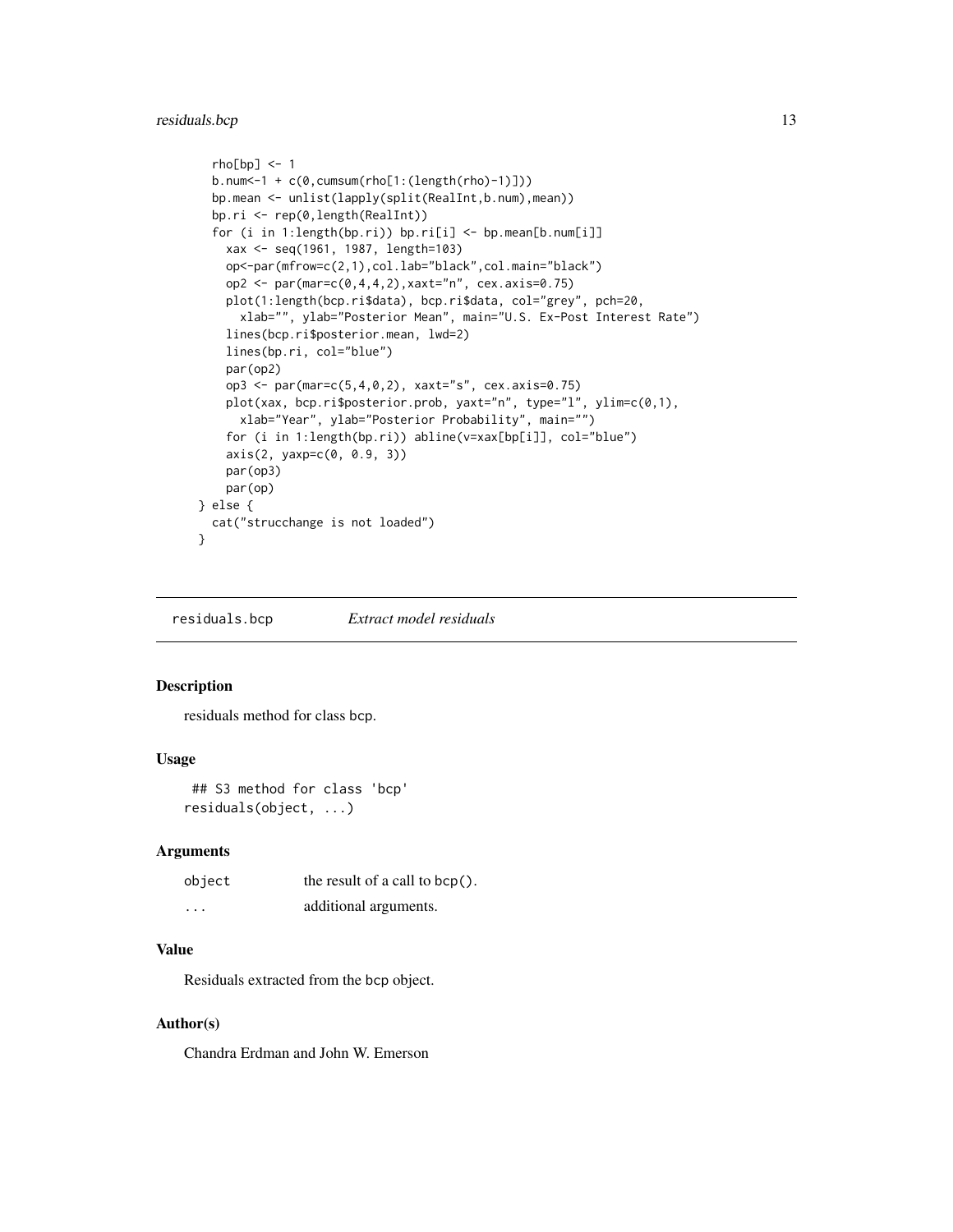## See Also

[bcp](#page-1-1) and [plot.bcp](#page-8-1).

#### Examples

```
##### A random sample from a few normal distributions #####
testdata <- c(rnorm(50), rnorm(50, 5, 1), rnorm(50))
bcp.0 <- bcp(testdata)
plot.bcp(bcp.0)
residuals.bcp(bcp.0)
```
<span id="page-13-1"></span>summary.bcp *Summarizing Bayesian change point analysis results*

#### <span id="page-13-2"></span>Description

Summary and print methods for class bcp.

#### Usage

```
## S3 method for class 'bcp'
summary(object, digits = max(3, .Options$digits - 3), ...)
## S3 method for class 'bcp'
print(x, digits = max(3, .0ptions$ digits - 3), ...)
```
#### Arguments

| x         | the result of a call to $bcp()$ .                         |
|-----------|-----------------------------------------------------------|
| object    | the result of a call to $bcp()$ .                         |
| digits    | the number of digits displayed in the summary statistics. |
| $\ddotsc$ | additional arguments.                                     |

## Details

The functions print (and return invisibly) the estimated posterior probability of a change point for each position and the estimated posterior means. These results are modeled after the summary method of the coda package (Plummer *et al.*, 2006). If return.mcmc=TRUE (i.e., if full MCMC results are returned), bcp objects can be converted into mcmc objects to view mcmc summaries – see examples below.

## Value

The matrix of results is returned invisibly.

<span id="page-13-0"></span>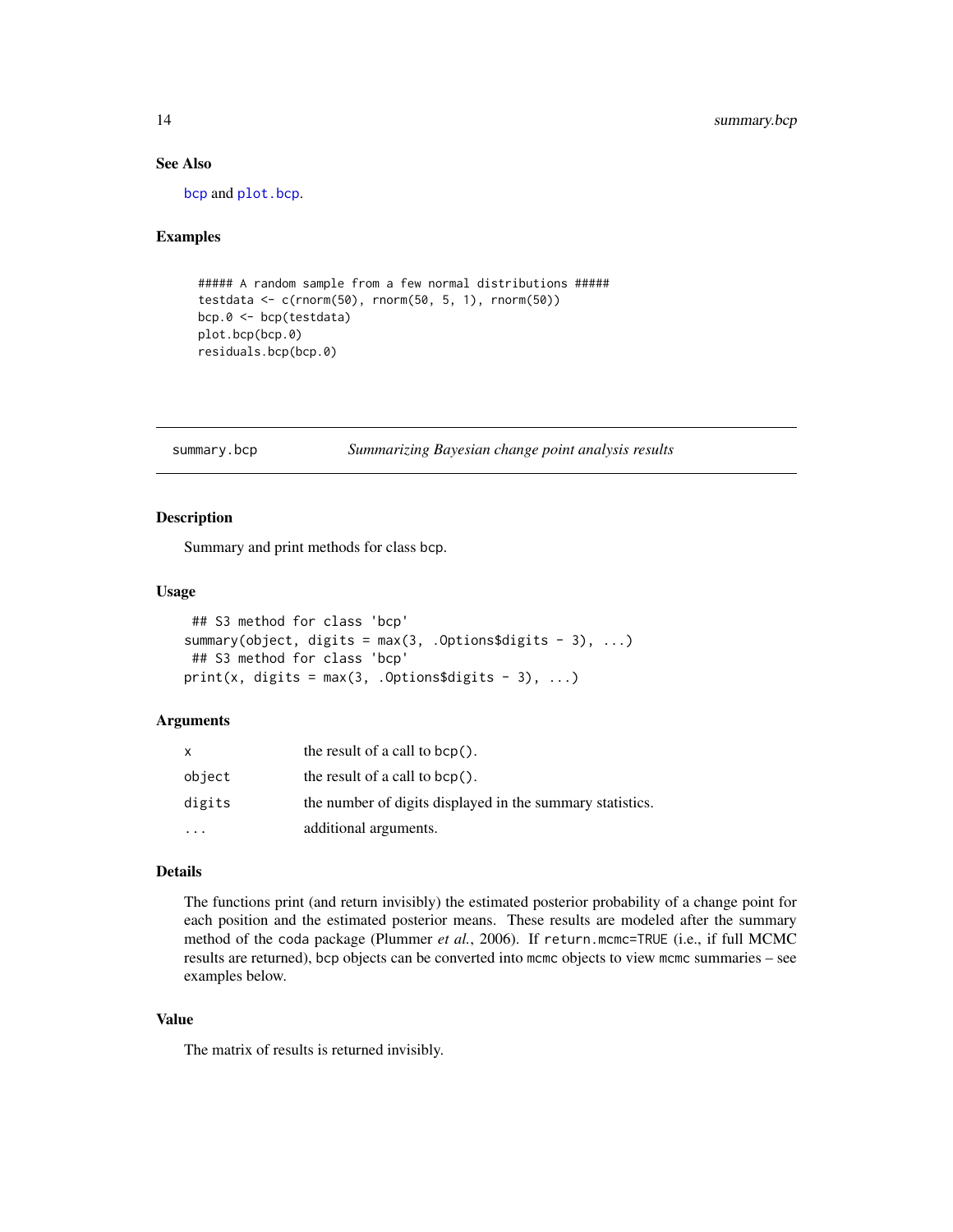## <span id="page-14-0"></span>summary.bcp 15

## Author(s)

Chandra Erdman and John W. Emerson

#### References

Martyn Plummer, Nicky Best, Kate Cowles, and Karen Vines (2006), *The coda Package, version 0.10-7*, CRAN: The Comprehensive R Network.

## See Also

[bcp](#page-1-1) and [plot.bcp](#page-8-1).

```
##### A random sample from a few normal distributions #####
testdata <- c(rnorm(50), rnorm(50, 5, 1), rnorm(50))
bcp.0 <- bcp(testdata)
summary.bcp(bcp.0)
plot.bcp(bcp.0)
##### An MCMC summary from the ``coda'' package #####
if (require("coda")) {
  bcp.0 <- bcp(testdata, return.mcmc=TRUE)
 bcp.mcmc <- as.mcmc(t(bcp.0$mcmc.means))
  summary(bcp.mcmc)
 heidel.diag(bcp.mcmc) # an example convergence diagnostic
                        # from the coda package.
}
```